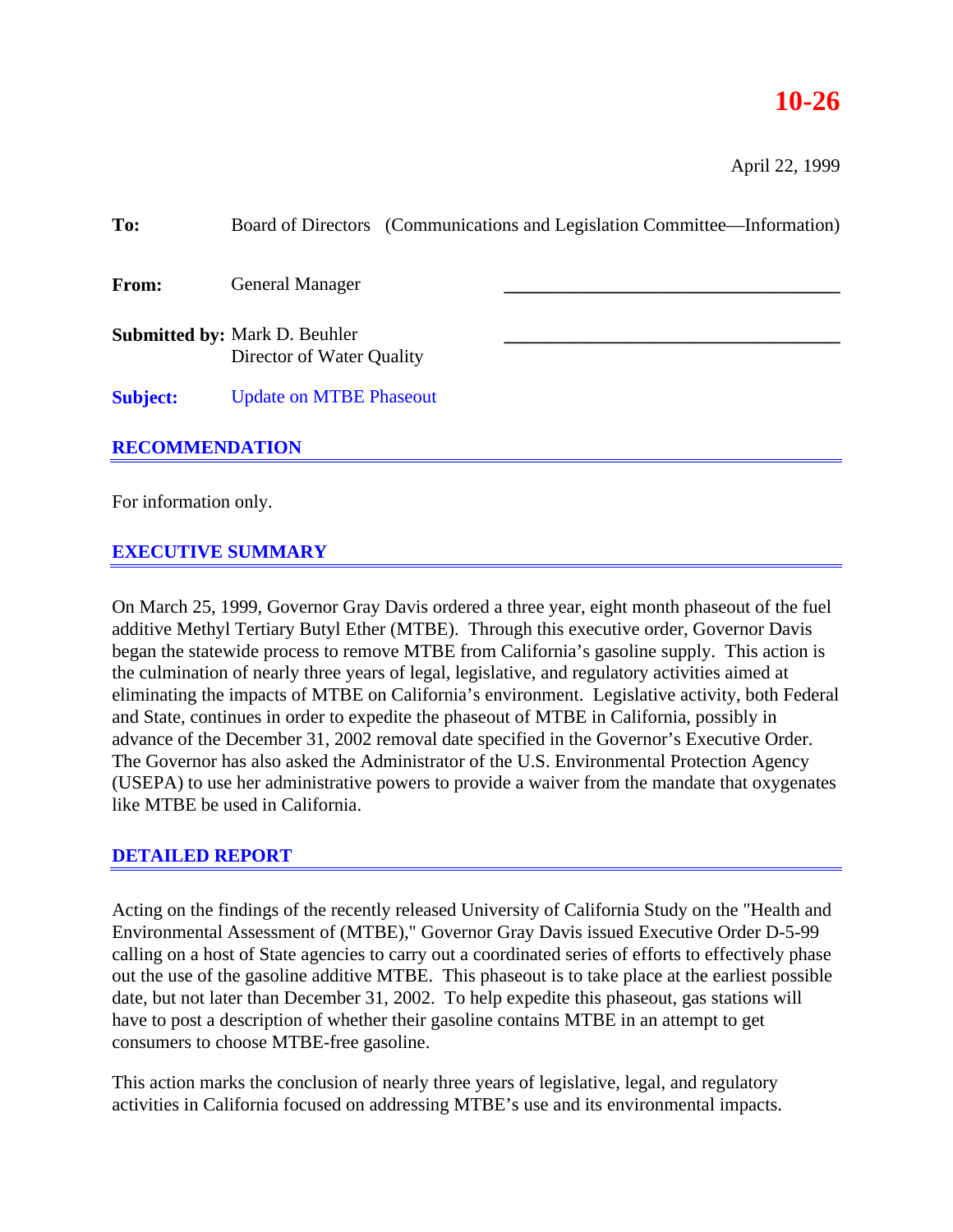Table 1 summarizes the State bills regarding MTBE that were passed in 1997 (three) and 1998 (one). This is an impressive legislative accomplishment, and Metropolitan's Board, member agencies, and staff can take pride in the results of their hard work. One of the bills, authorized by Senator Richard Mountjoy, SB 521, called for a comprehensive report by the University of California to study the environmental impacts of MTBE use. Metropolitan provided testimony at a series of hearings on the University of California Report in support of the study's findings on water supplies. The findings of this study recommended the discontinuation of MTBE use as a gasoline additive which resulted in the Governor's Executive Order.

#### **Pending State Legislation**

The 1999-2000 Session of the California State Legislature offers a number of efforts aimed at expediting the phaseout of MTBE (See Table 1).

The five bills introduced in 1999 by Sher, Mountjoy, Oller, Leslie, and Perata call for the elimination of MTBE in gasoline on various schedules, including immediate bans, and with various penalties for noncompliance. These State bills were introduced prior to Governor Davis' decision to phase out MTBE.

Given Executive Order D-5-99, conflicting State legislation expediting a ban on MTBE in advance of the December 31, 2002 deadline may face a veto by Governor Davis.

#### **Federal Legislation**

With State legislation and regulation now in place to phase out the use of MTBE, attention is now focused on potential Federal activity to waive Clean Air Act provisions that mandate oxygenate use in all states. Without such a waiver, federal law would require that gasoline sold in areas with air pollution problems contain an oxygenate regardless of whether the oxygenate is needed for clean air. California and other states have called for flexibility in complying with Clean Air Act if they meet the goals of the law. The USEPA has consistently argued for strong adherence to existing Clean Air Act requirements. Prior attempts to amend the Clean Air Act for reformulated gasoline requirements have not been supported by the USEPA.

Six bills have been introduced in Congress dealing with MTBE. The most prominent one is S 266/HR 11 (Feinstein/Bilbray), which would permit an exclusion for California from the oxygenate mandate. A similar bill S 645 (Feinstein) would allow such an exclusion from use of an oxygenate for any state based on the USEPA Administrator's approval. The Board has supported a prior version of the Feinstein/Bilbray legislation, and the existing Metropolitan policy principles would allow for continued support of these efforts.

Two other MTBE bills were introduced in the House in April. H.R. 1367, introduced by Representative Bob Franks (R-NJ), would amend the Clean Air Act to prohibit the use of MTBE three years after enactment, while leaving the oxygenated fuel content level in place. The second bill, H.R. 1398, introduced by Representative Richard Pombo (R-CA), directs the USEPA to prohibit MTBE as a fuel additive "as promptly and practicable after the date of enactment."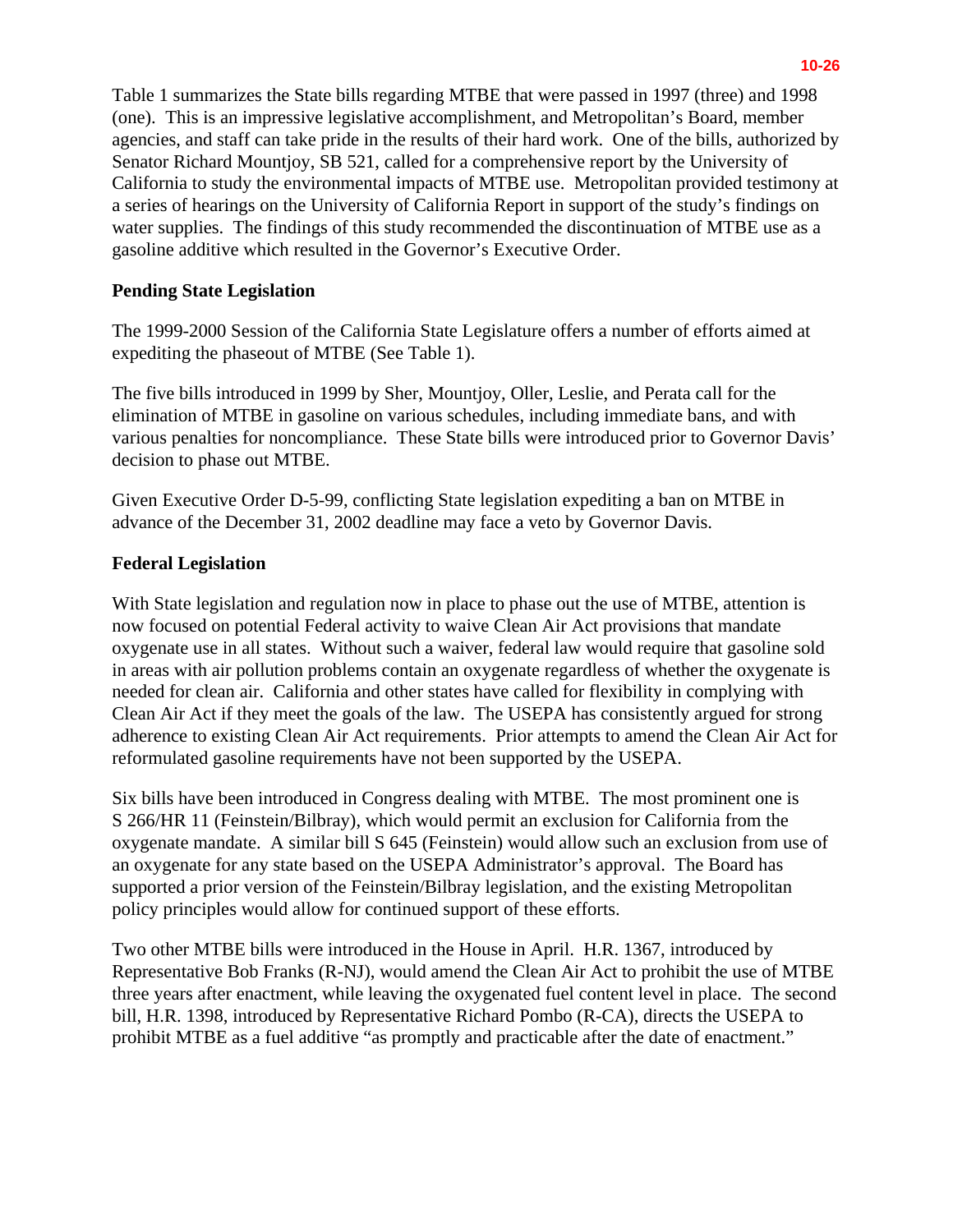## **Administrative Solutions**

Governor Davis' office is also recommending that the USEPA Administrator, Carol Browner, use her administrative powers to waive the oxygen mandate in the Clean Air Act with the understanding that California and other states will still fully meet the air quality emissions standards of the Act. If Administrator Browner waives the oxygenate requirement, many current State and Federal MTBE bills would become unnecessary. Also, it is likely that Administrator Browner will delay any action on MTBE until after she receives the recommendations of the USEPA's Blue Ribbon Panel on MTBE. The Blue Ribbon Panel's recommendations are scheduled for release in July, 1999.

EGD/JMB/MDB/cs

#### **Attachment 10-26A**